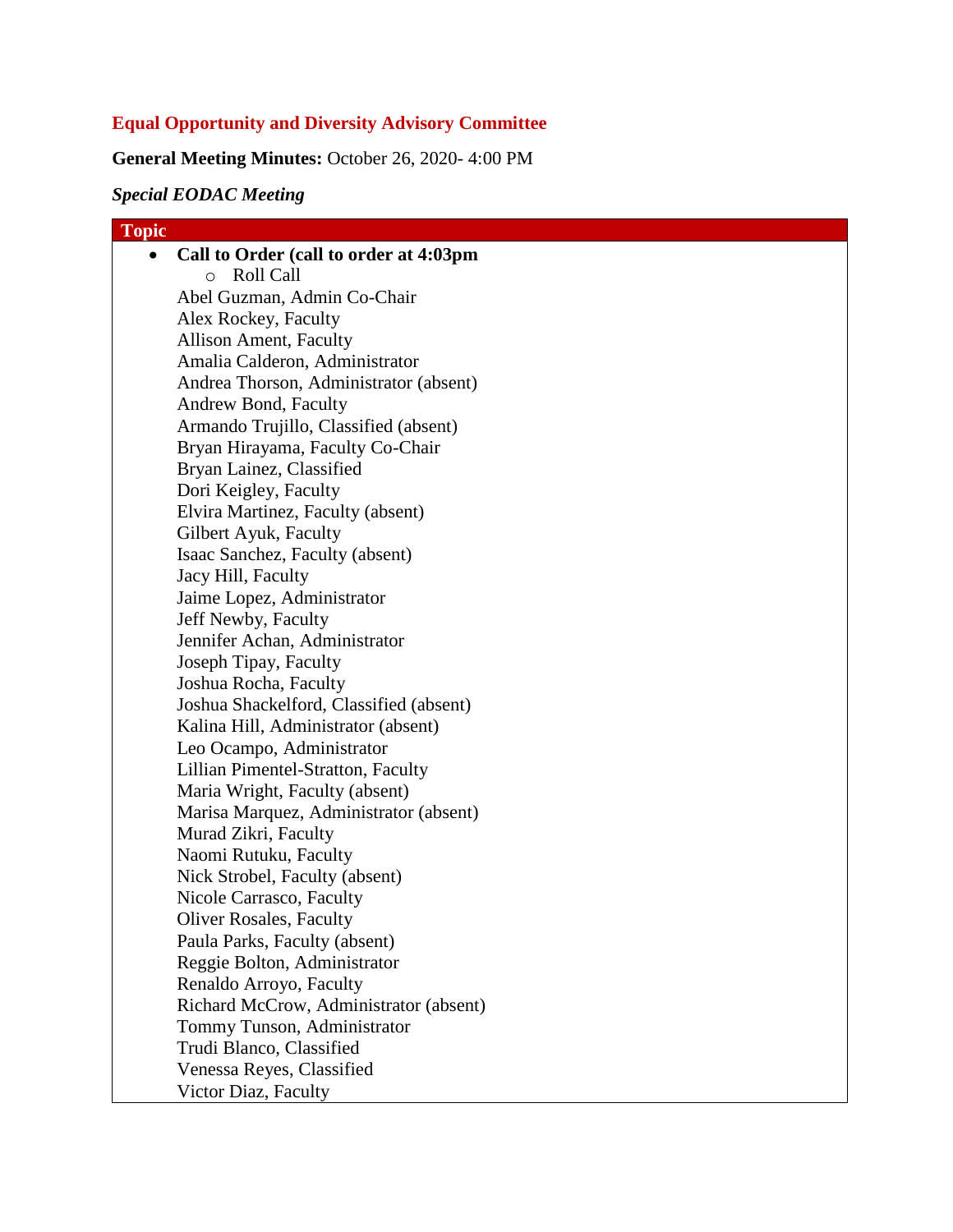Vikki Coffee, Classified Edith Mata, Student Representative

#### **Voting Members Roll Call**

Abel Guzman Vikki Coffee Bryan Hirayama Jennifer Achan Tommy Tunson Bryan Lainez Trudi Blanco (Proxy) Venessa Reyes Nicole Carrasco Joseph Tepay Paula Parks (absent) Allison Ament Gilber Ayuk Jeff Newby Lily Pimented-Stratton Murad Zikri Victor Diaz Edith Mata

Edith Mata- Believes in diversity and equity, and hopes to create an impact in our college and community.

Motion to add public comments to agenda: motion by Bryan Hirayama, Second by Murad.

### **Public Comments:**

2 minutes per public comment, with limit of 8 minutes for meeting due to shortened meeting time. (Guzman)

No public comments.

- **Reading and Approval of Minutes** o None **Chair Reports** o None
	- **Subcommitee Reports** o None

### **Unfinished Business**

o Discuss Racial Equity Commitments

Explanation of version 9 and version 14 as presented to committee. (Guzman)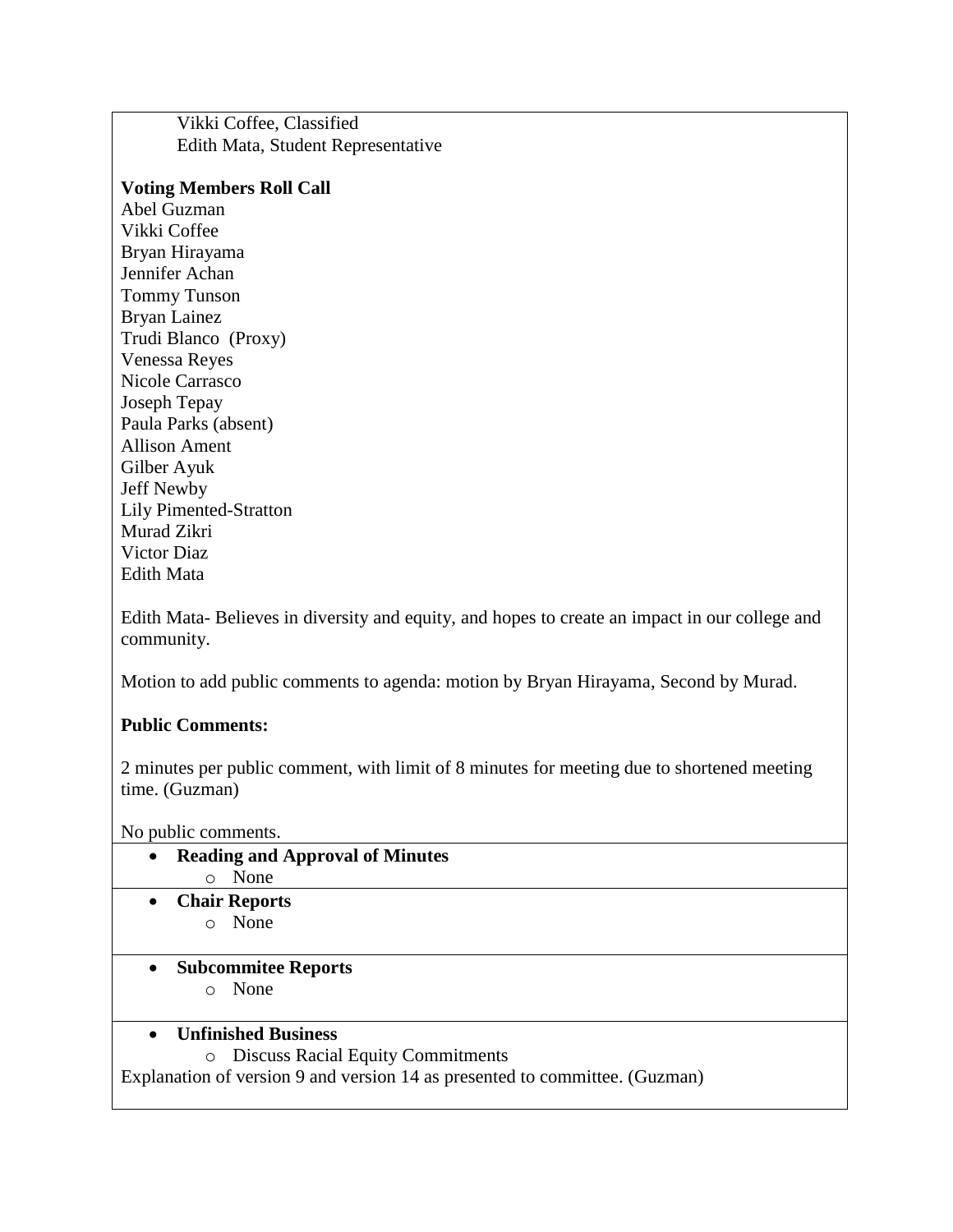Motion to approve version 9: Motion by Lily moves, second by Jennifer.

## **Discussion:**

T. Tunson posed question regarding differences between version 9 & 14 (Tunson)

Difference between 9 and 14 is mainly inclusion of some data and additional language in version 14 (Guzman).

9 points out some things that are not in place yet and we need to develop. 14 contains a lot of reporting of things we already have accomplished.(Coffee)

J. Achan added that version 9 is a more unified document.

O. Rosales posed question regarding moving an EODAC approved document for vote at academic senate.

B. Hirayama clarified membership was not clearly established when previous votes were taken.

Call for Vote: Abel Guzman Vikki Coffee Bryan Hirayama Jennifer Achan Tommy Tunson Bryan Lainez Trudi Blanco Venessa Reyes Nicole Carrasco Joseph Tipay Paula Parks (Absent) Allison Ament Gilbert Jeff Newby Lily Pimentel Murad Zikri Victor Diaz Judith Mata (17 yes, 1 absent)

We are already doing some of the work listed in the document, we just need to let our students know that we are committed (Guzman).

The approved document will go to executive board on Wednesday. (Hirayama).

**New Business**